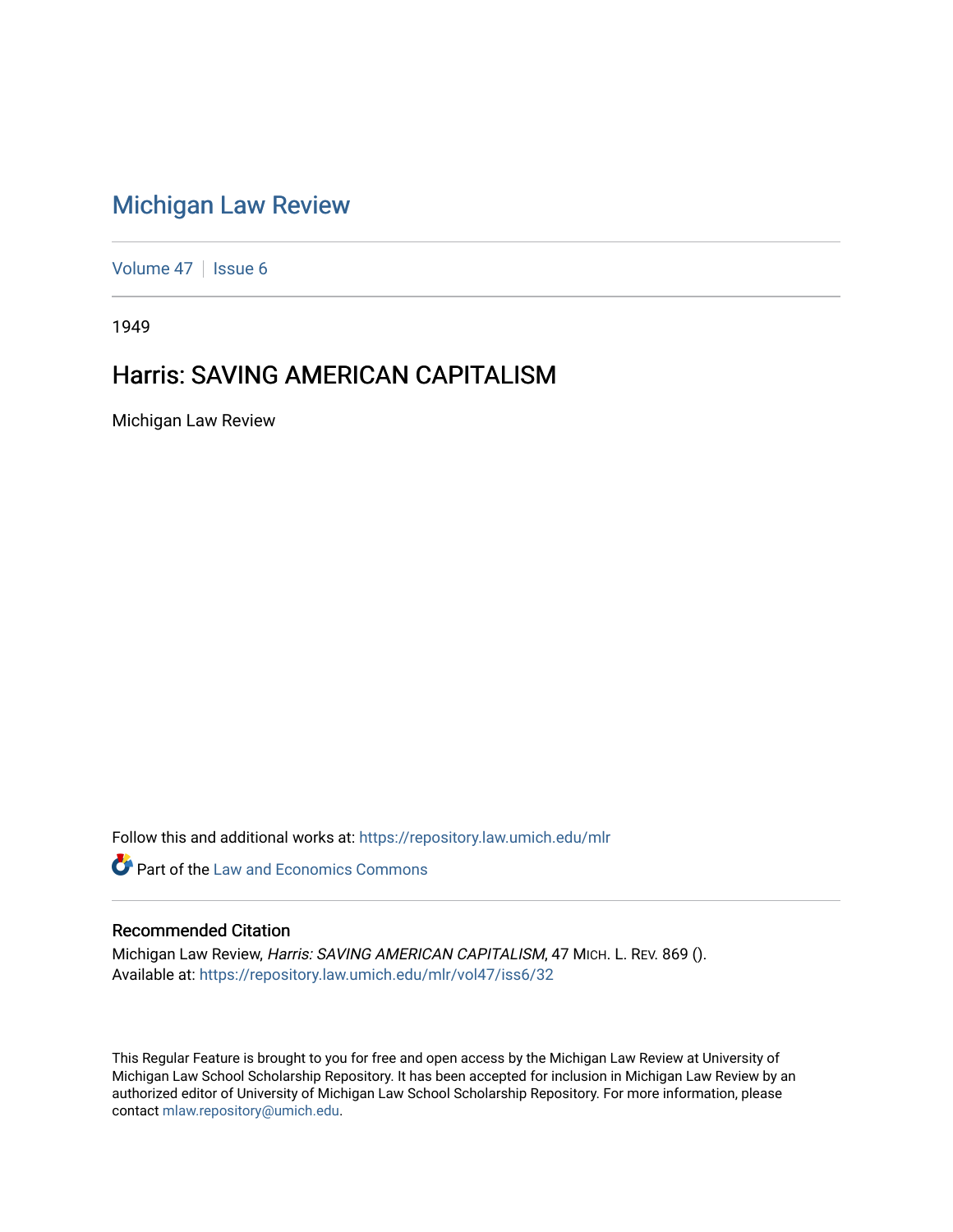## SAVING AMERICAN CAPITALISM. Edited by *Seymour* E. *Harris.* New York: Alfred A. Knopf. 1948. Pp. vii, 373. \$4.

This book is an attempt by New Deal theorists to promulgate an economic program to succeed the New Deal in the United States. In general, this program calls for a hybrid economic system in which: (1) the essential economic freedoms inherent in capitalism (freedom of choice for the consumer, worker and investor), and the political freedoms associated therewith, would be preserved: and (2) a much larger responsibility than heretofore would be vested in federal governmental machinery for stabilizing demand, conserving natural resources and (broadly stated) caring for the general welfare. The plan is the joint creation of twentyfour authors, many of them well known for their work in the Democratic administrations or in various fields of social science. The essays are of varying scope and length. Some, such as ''Blueprints for a Second New Deal" by Chester Bowles, touch briefly on almost every element of the program. Others, such as "A National Labor Policy" by John T. Dunlop, intensively discuss narrower aspects. And still other essays briefly re-interpret history and develop a "liberal" philosophy, supporting conclusions of the program. Professor Seymour E. Harris of Harvard University, the editor, has written a number of introductory and interstitial discussions